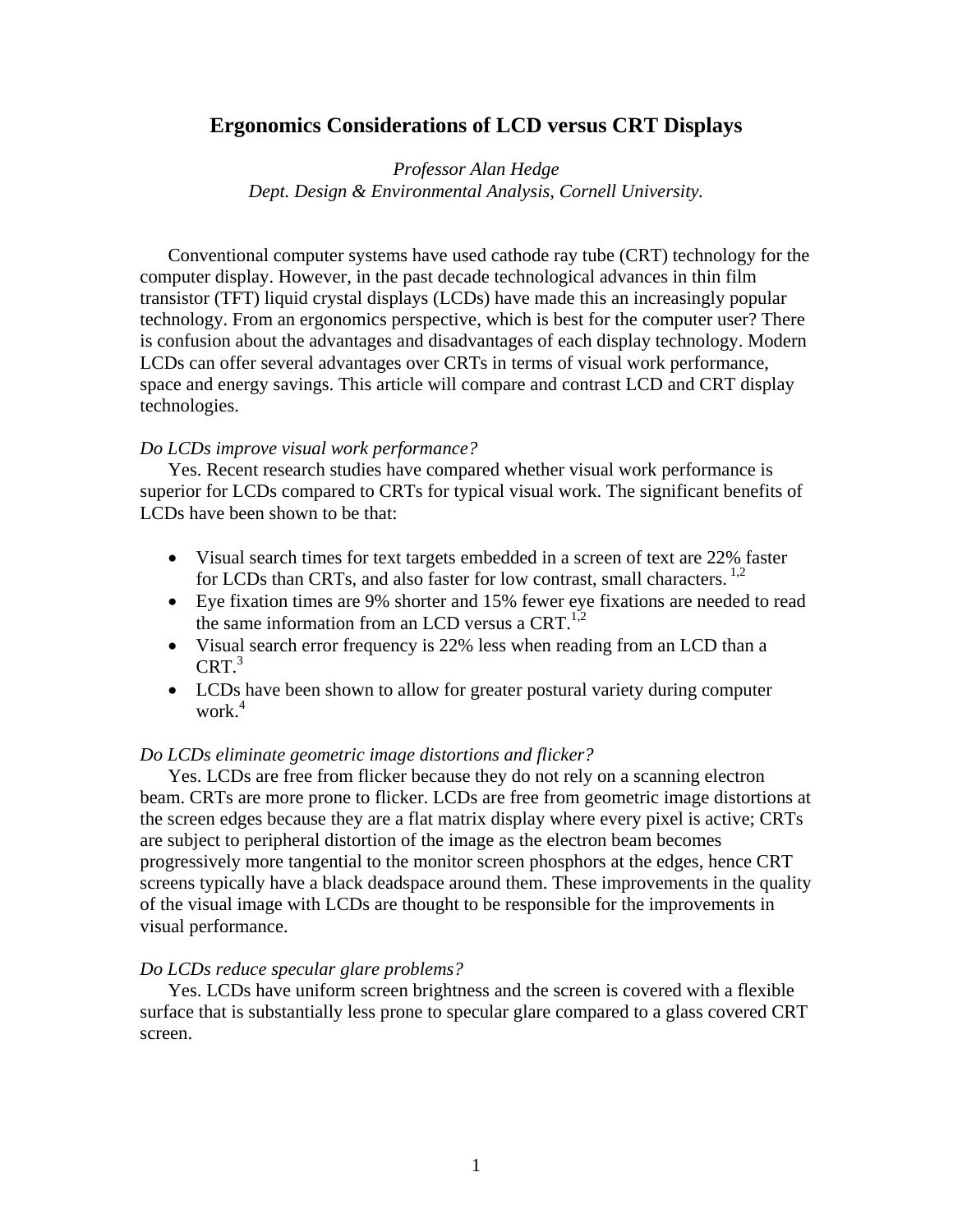### *Do LCDs reduce Computer Vision Syndrome?*

Yes. LCDs are flicker free, which should reduce the risks of headaches, and the reductions in occulomotor effort (number of fixations) and the reductions in specular glare problems with LCDs should reduce complaints of eyestrain. However, additional research is required to confirm these predict benefits.

### *Do LCDs save space?*

Yes. An LCD display is much thinner and lighter than a CRT display of the equivalent viewing area. An LCD occupies substantially less space than a CRT (an LCD is usually <20% of the footprint of a CRT for the equivalent viewing area. The front of the LCD screen needs to be at a similar distance to the eye, so the space saving occurs behind the screen. An LCD can save the most space when it is mounted on an articulating arm, so that the user can easily move this out of the way to access the worksurface for other activities. An LCD can also save space because it can be placed on a narrower worksurface at the same screen to eye distance. The lighter weight and thinner profile of an LCD makes it easier to reposition. Functional workstation areas are reduced by 10-  $20\%$ .<sup>5</sup>

### *Do LCDs save energy?*

Yes. LCDs use considerably less energy than CRTs, both when running and also when in standby mode. Overall, LCDs can reduce display energy use by some 60%.<sup>5</sup> For example, a 15" LCD uses around 25 watts when operational and around 3 watts when in standby mode, compared with an equivalent viewing area 17" CRT that uses 80 watts when operational and 5 watts in standby mode.<sup>6</sup> LCD screens recover from standby faster than CRTs and consume less power when they do they this. LCDs do not emit the same heat load as does a CRT, and this saves energy on air conditioning in a building. The uniform brightness of an LCD screen means that the screen can better tolerate variations in light levels, and reductions in lighting also saves energy. A recent Japanese study estimates that if Japan continues on it's path towards replacing old CRTs with new LCDs so that some 76% of displays will be LCDs by the end of 2003, this will save 3 billion kWh of power consumption (the equivalent of the total power consumption of 1,000,000 households or the power production of about 3 nuclear power plants).<sup>7</sup>

#### *Do LCDs increase screen viewing areas?*

Yes. With an LCD the whole screen area is active and viewable so there is no image loss at the boundaries, whereas the viewable screen area of a CRT is smaller than the monitor face. Consequently a 15" LCD can give the equivalent area of a 17" CRT, and a 17" LCD the equivalent of a 19" CRT.

#### *Do LCDs have better screen privacy than CRTs?*

Yes. LCDs give better screen privacy because they cannot be clearly viewed from acute side angles. This also helps the user to maintain the alignment of the user's body with the screen. Use of an additional privacy filter further enhances this capability.